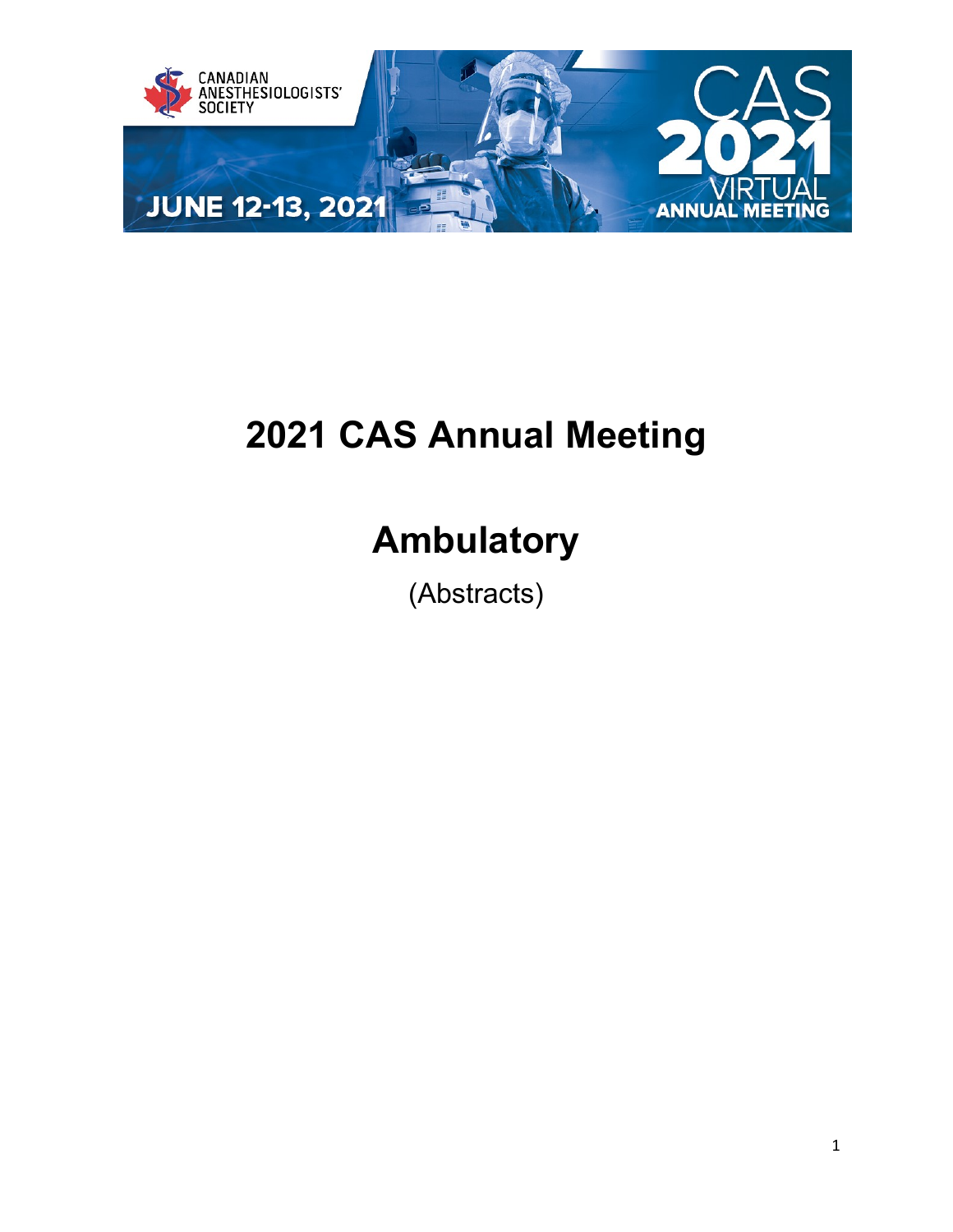### **Contents**

| Intrathecal Morphine Does Not Increase Pour in Joint Arthroplasty Surgeries. A Double |  |
|---------------------------------------------------------------------------------------|--|
| PreWarming to Prevent Perioperative Hypothermia in Short Duration Outpatient          |  |
|                                                                                       |  |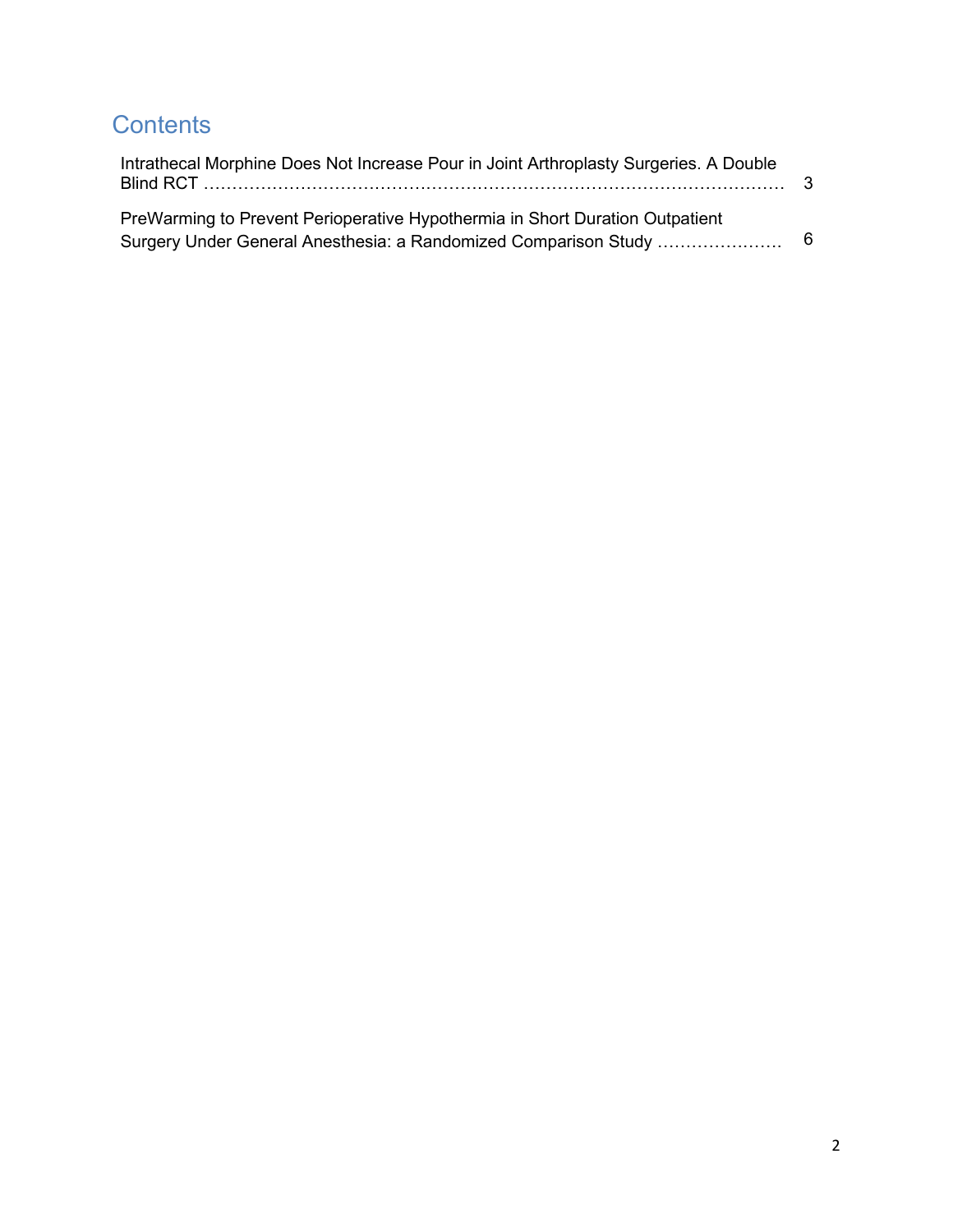#### <span id="page-2-0"></span>**Intrathecal Morphine Does Not Increase Pour in Joint Arthroplasty Surgeries. A Double Blind RCT**

Naveed Siddiqui $^1$ , Muhammad Imran Khan $^1$ , Yehoshua Gleicher $^1$ , Shiva Khandadashpoor $^1$ , David Backstein $^2$ , Ashok Kumar Jayaraj $^1$ .

1 Department of Anesthesia, University of Toronto, Mount Sinai Hospital, Toronto, Ontario, Canada.

2 Department of Surgery, University of Toronto, Mount Sinai Hospital, Toronto, Ontario, Canada.

**Introduction:** The changing health economy has driven the need for greater patient throughput, rapid turnover, and shorter hospital stays whilst retaining high quality medical care. Use of intrathecal opioids has become a widely accepted technique for providing effective postoperative pain relief in joint arthroplasty surgeries $^{\rm 1}$ . However, intrathecal morphine (ITM) has its own adverse effects including urinary retention, and delayed respiratory depression $^2\!\!.$ Post-operative urinary retention (POUR) is one of the main reasons for the delayed discharge following hip and knee arthroplasties. Early removal is important, as a risk of UTI is reported to rise 5% for each day a urinary catheter remains in situ $^3$ . Avoiding intrathecal morphine would benefit patients by decreasing complications associated with prolonged catheterization such as urinary tract infection and improve cost effectiveness through early discharge of patients $^4$ . Our aim was to evaluate, whether removing the ITM would facilitate early removal of urinary catheter and earlier discharge from hospital.

**Methods:** Ethics approval was obtained from the local REB. A prospective, double-blind, RCT of 134 patients who are 18 to 85 years old, with BMI 18 to 40 and undergoing elective primary as well as revision knee and hip arthroplasty under regional anesthesia was conducted. Patients were excluded if they had language barrier, prior history of urinary retention or BPH. Intraoperatively, patients received ITM 100 mcg (group A) or saline (group B) in addition to the standard dose of bupivacaine and 15 mcg of fentanyl. None of these patients were catheterized. If they were unable to urinate, an in and out was performed according to preset ultrasound bladder residual volumes. Post-operatively, data collection includes the time of in and out catheterization, Post-op pain, opioids side effects and hospital length of stay.

**Results:** 112 out of 134 patients were recruited, with 99 completing the study, which 66 underwent knee surgery and 33 underwent hip surgery. Both groups; A (ITM) and B (Non-ITM) were similar at baseline. The use of ITM was found to significantly reduce the length of hospital stay at 48 hours post-operatively (with the Difference (95%CI) in the median of -15.3 (-29.9, - 0.71) and p-value of 0.04). There was no significant difference in the incidence of opioid side effects, duration of bladder catheterization and requirement for In & Out catheterizations, pain score and patient satisfaction between the two groups.

**Discussion:** The results of our study show that traditional use of ITM in joint arthroplasties significantly reduces hospital length of stay. It does not increase the incidence of opioid side effects, duration of bladder catheterization and requirement for In & Out, patient satisfaction and pain score at rest and movement. The use of ITM in the context of Fast Track Knee and Hip Arthroplasty is still a useful modality.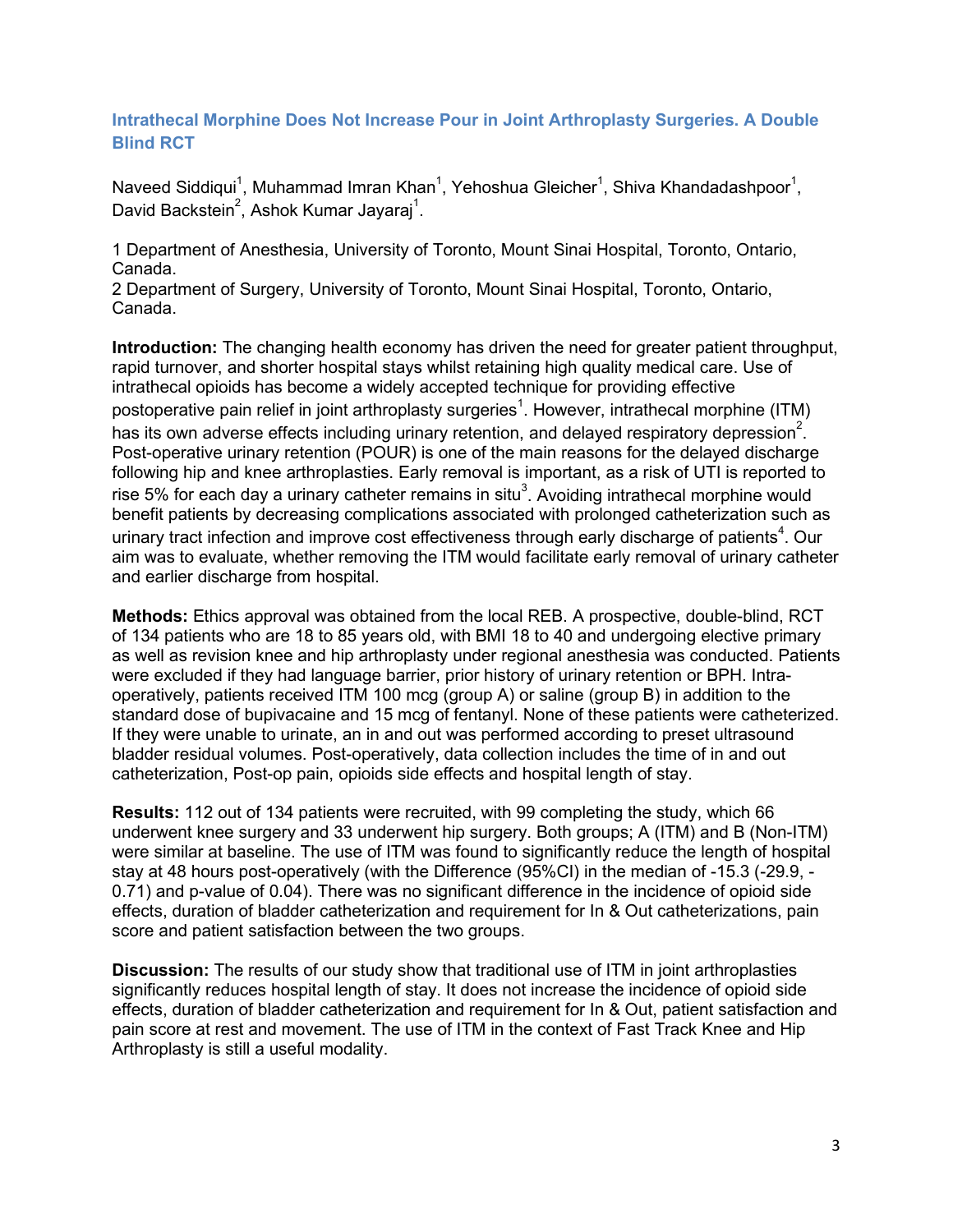#### **REFERENCES:**

- 1. Factors influencing urinary tract retention after elective open cholecystectomy. 174, 497– 500, 1992.
- 2. Optimizing the dose of intrathecal morphine in older patients undergoing hip arthroplasty. 97, 1709–15, 2003.
- 3. Catheter-associated bacteriuria. 13,735–747, 1986.
- 4. High rates of postoperative urinary retention following primary total hip replacement performed under combined general and spinal anaesthesia with intrathecal opiate. 12, S157-S160, 2015.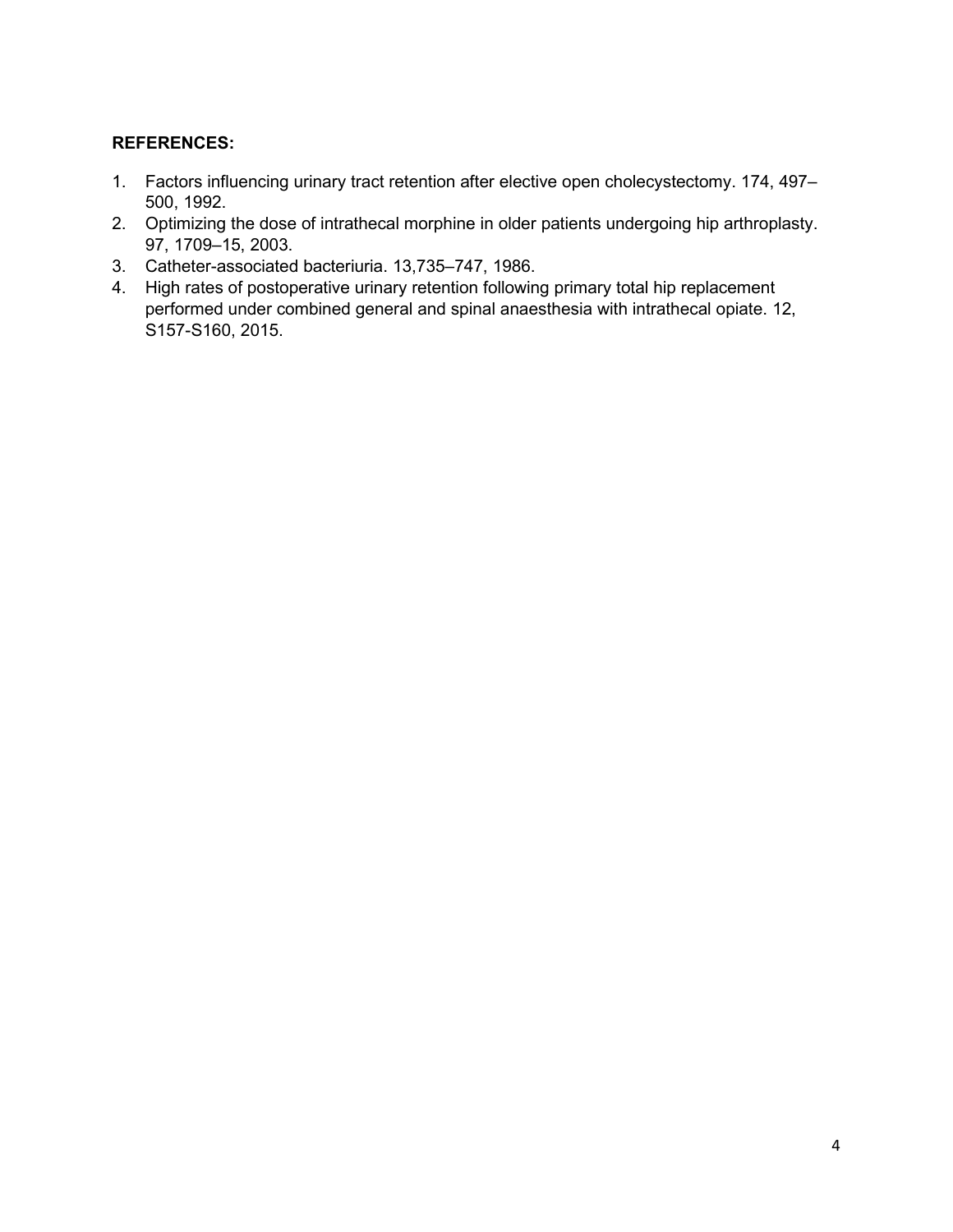### Table 1. Baseline characteristics

| Characteristics                                       | <b>ITM</b>  | Non-ITM     |
|-------------------------------------------------------|-------------|-------------|
| # Patients                                            | 48          | 51          |
| Age, median (IQR)                                     | 67 (60, 74) | 68 (60, 74) |
| BMI, mean (SD)                                        | 29.8(4.3)   | 31.8(5.4)   |
| Male, $%$ (n)                                         | 52.1(25)    | 52.9(27)    |
| ASA, $%$ (n)                                          | 52.1(25)    | 60.8(31)    |
| Surgery type (TKA), %(n)                              | 75.0 (36)   | 58.8 (30)   |
| Highest Bupivacaine, %(n)                             | 37.5(18)    | 33.3(17)    |
| Pain score at rest on screening day, median (IQR)     | 2.0(0, 4)   | 1(0, 3)     |
| Pain score at movement on screening day, median (IQR) | 6(4, 8)     | 6(5, 8)     |

#### Table 2(a). Comparison of outcomes

| Outcomes                                           | <b>ITM</b><br>Non-ITM<br>Difference (95%CI) * |                 | p-values*                  |       |
|----------------------------------------------------|-----------------------------------------------|-----------------|----------------------------|-------|
| # Patients                                         | -48                                           | 51              | (ITM vs Non-ITM)           |       |
| Lengthofhospitalstay(hrs.),<br>Median (IQR)        | 28 (23.4, 48)                                 | 43 (23.2, 68.5) | $=15.3$ (-29.9, -0.71)     | 0.04  |
| Satisfaction, median (IQR)                         | 6(5, 6)                                       | 6(5, 6)         | 0(.0.47, 0.47)             | 0.99  |
| First In&out Catheterization<br>needed (hrs.) %(n) | 37.5(18)                                      | 35.3(18)        | $2.2$ (-16.8, 21.2)        | 0.81  |
| Second In&out Catherization<br>needed, %(n)        | 8.3(4)                                        | 3.9(2)          | $4.4(-5.1, 13.9)$          | 0.36  |
| Catheter duration, (hrs.)<br>% (n/N)               | 16.7(3/18)                                    | 27.8(5/18)      | $-11.1(-38.0, 15.8)$       | 0.41  |
| VASm24                                             | 4.5(3,8)                                      | 6(3, 7)         | $-1.0$ ( $-3.10, 1.10$ )   | 0.35  |
| VASm36                                             | 6(5, 8)                                       | 6(5, 7)         | $0.0$ ( $-1.44$ , $1.44$ ) | 0.99  |
| VASm48                                             | 7(5, 8)                                       | 6(5, 7)         | $1.0$ (-1.32, 3.32)        | 0.39  |
| VASr24                                             | 3(1, 5)                                       | 3(1, 5)         | $0.0$ (-1.70, 1.70)        | 0.99  |
| VASr36                                             | 4.5(2, 6)                                     | 3(2, 4)         | $1.0(-0.98, 2.98)$         | 0.32  |
| VASr48                                             | 4(3, 6)                                       | 2(1, 3)         | 2.0(0.73, 3.27)            | 0.002 |

Table 2(b)

| Outcomes                                                       | <b>ITM</b>        | Non-ITM         | Difference (95%CI)*  | p-values* |
|----------------------------------------------------------------|-------------------|-----------------|----------------------|-----------|
| # Patients                                                     | ō                 | 18              | (ITM vs Non-ITM)     |           |
| Time to first in&out Catheterization<br>(hrs.)<br>median (IQR) | 6.48 (4.80, 9.75) | 6.03(5.0, 6.80) | $0.33$ (-1.69, 2.35) | 0.74      |

| Side-effect                      | Baseline (at Screening day). |                  | Post surgery period |               |         |
|----------------------------------|------------------------------|------------------|---------------------|---------------|---------|
|                                  | ITM (48)                     | Non-ITM $(51)$   | ITM (48)            | Non-ITM (51)  | p-value |
| Nausea, %(n/N)                   | 0(0/48)                      | 0(0/51)          | 18.75 (9/48)        | 17.65 (9/51)  | 0.89    |
| Vomiting, %(n/N)                 | 2.08(1/48)                   | 0(0/51)          | 4.17 (2/48)         | 0(0/51)       | 0.23    |
| Constipation, %(n/N)             | 6.25(3/48)                   | 5.88 (3/51)      | 14.58 (7/48)        | 7.84 (4/51)   | 0.29    |
| Difficulty passing urine, %(n/N) | 2.08(1/48)                   | 0(0/51)          | 12.5(6/48)          | 11.76 (6/51)  | 0.91    |
| Concentration difficulty, %(n/N) | 4.17 (2/48)                  | 0(0/51)          | 6.25(3/48)          | 7.84 (4/51)   | 0.99    |
| Drowsiness, %(n/N)               | 4.17 (2/48)                  | 0(0/51)          | 8.33(4/48)          | 5.88 (3/51)   | 0.71    |
| Dizziness, %(n/N)                | 0(0/48)                      | 0(0/51)          | 22.92 (11/48)       | 27.45 (14/51) | 0.6     |
| Confusion, %(n/N)                | 0(0/48)                      | 1.96(1/51)       | 6.25(3/48)          | 1.96(1/51)    | 0.35    |
| Fatigue, %(n/N)                  | 4.17 (2/48)                  | 9.8(5/51)        | 25 (12/48)          | 15.69 (8/51)  | 0.25    |
| Itchiness, %(n/N)                | 4.17 (2/48)                  | 5.88(3/51)       | 39.58 (19/48)       | 23.53 (12/51) | 0.08    |
| Dry mouth, %(n/N)                | 12.5 (6/48)                  | 11.76 (6/51)     | 45.83 (22/48)       | 47.06 (24/51) | 0.9     |
| Headache, %(n/N)                 | 6.25(3/48)                   | 3.92(2/51)       | 10.42 (5/48)        | 13.73 (7/51)  | 0.61    |
| Any side-effect, %(n/N)          | 33.33<br>(16/48)             | 29.41<br>(15/51) | 75 (36/48)          | 68.63 (35/51) | 0.48    |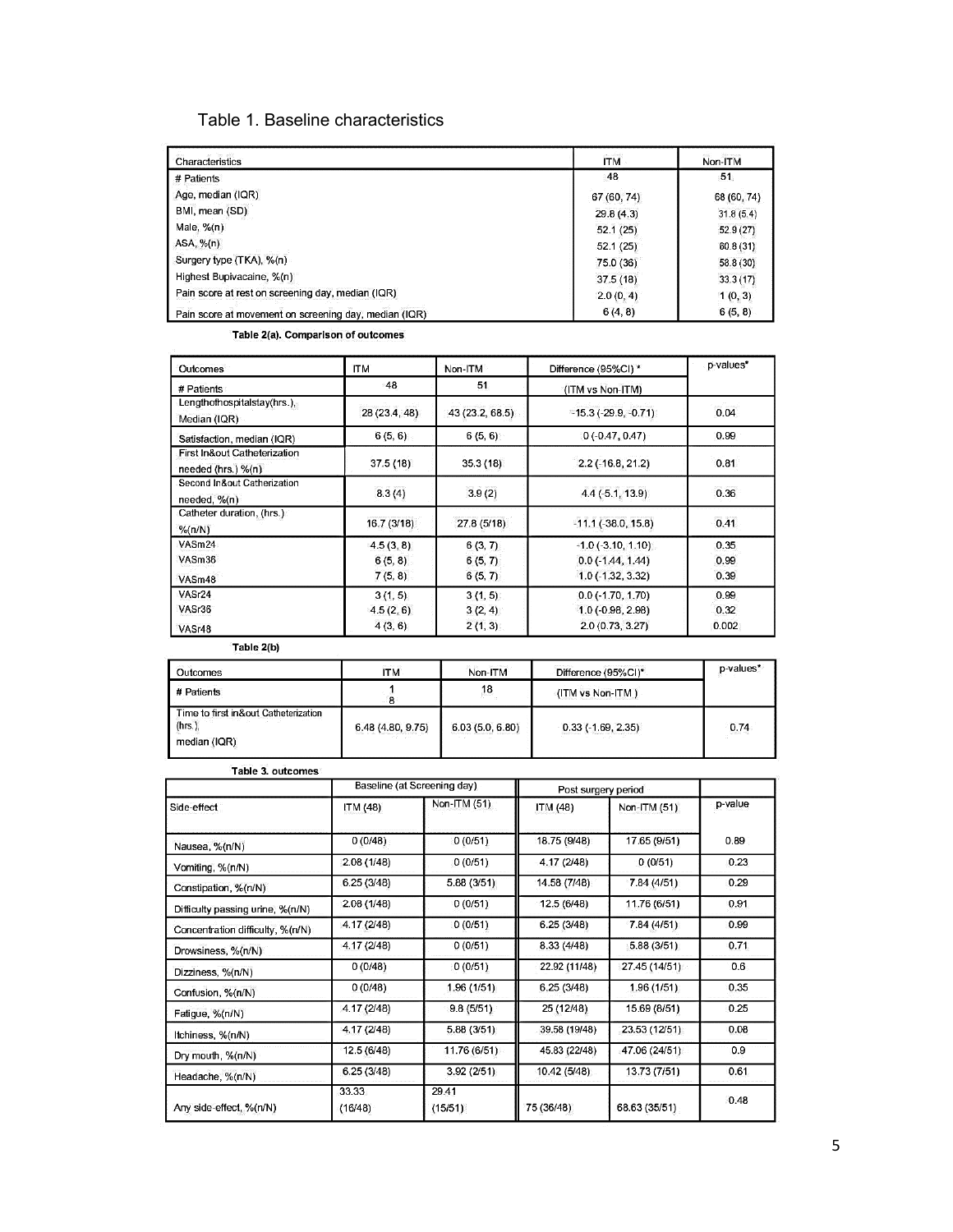#### <span id="page-5-0"></span>**PreWarming to Prevent Perioperative Hypothermia in Short Duration Outpatient Surgery Under General Anesthesia: a Randomized Comparison Study**

Marie-Eve Belanger $^{1,2}$ , Amelie Sergent $^1$ , Philippe Richebé $^{1,2}$ , Julie Blain $^3$ , Issam Tanoubi. $^{1\text{-}2}$ 

1 Department of Anesthesiology and Pain Medicine, University of Montreal, Montreal, Quebec, Canada.

2 Department of Anesthesiology and Pain Medicine, Maisonneuve-Rosemont Hospital CEMTL, Montreal, Quebec, Canada.

3 Department of Respiratory Therapy and Anesthesia Division, Maisonneuve-Rosemont Hospital CEMTL, Montreal, Quebec, Canada.

**Introduction:** Prevention of perioperative hypothermia is a major challenge as hypothermia leads to adverse outcomes such as wound infections, coagulopathy, delayed recovery and cardiac events (1,2). The heat redistribution from central to peripheral compartment is the main mechanism of early heat loss under general anesthesia (GA), and a 30-minutes forced-air prewarming (PW) minimizes this phenomenon (3,4). The actual trend for fast-tracking surgery demands an aggressive perioperative temperature control. Therefore, as intraoperative active warming is limited during short duration outpatient surgeries, it seems pertinent to evaluate the impact of PW. The goal of this study was to evaluate, in short duration outpatient surgeries and compared to standard care, if the use of PW will impact patients' core temperature at the end of surgery.

**Methods:** After ethic approval, 60 adult patients scheduled for outpatient, short surgery (30- 120min) under GA were randomized to PW Group (PWG) using a forced-air warming system (Flex gown, BairPaw system, 3MTM) for at least 30 minutes preoperatively, or to control group (CG, standard care). CG received passive isolation with warm blankets. Intraoperative forced-air warming blankets (BairHugger,  $3M^{TM}$ ) were used for both groups. Perioperative temperatures were measured using the SpotOn 3M<sup>™</sup> system. The primary outcome was the patients' temperature at the end of the surgery  $(T_{end})$ . Secondary outcomes included: intraoperative temperature drop from OR entry  $(T_0)$  to the lowest intraoperative temperature  $(T_{nadir})$ , incidence of hypothermia (˂ 36°C), patient comfort level, length of stay (LOS) in PACU, and incidence of postoperative shivering.

**Results:** 57 patients were analyzed (29 PWG; 28 CG). Demographic data and patients' basal temperature (T<sub>basal</sub>) were similar. The T<sub>0</sub> were comparable between PWG and CG (37.1°(0.3) vs 36.9°(0.4) respectively;  $p=0.129$ ). PWG showed a higher T<sub>end</sub> compared to CG patients *(36.7°(0.4) vs 36.3°(0.4); p˂0.001)*. The temperature drop was less in PWG compared to CG *(- 0.7°(0.3) vs -0.9°(0.3); p=0.044)*. The incidence of intraoperative hypothermia was not different *(PWG: 21% vs CG: 43%; p=0.072)*. The patients' comfort level on a 0-10 Likert scale was higher in PWG compared to CG (*10 [8-10] vs 7.5 [6.25-9] respectively; p=0.0005*). There was no difference in LOS nor in the incidence of shivering in PACU.

**Discussion:** Compared to standard care, a minimum of 30-minutes continuous forced-air PW was effective in maintaining higher core temperature by the end of a short duration outpatient surgery. National Institute for Care and Health Excellence defined as clinically relevant a perioperative difference of 0.5°C in core temperature over 36°C (5). Thus, the present 0.4°C gain, when using PW, is relevant in short surgery, as intraoperative warming is limited. Moreover, PW increases patients' comfort and slightly reduces the incidence of hypothermia.